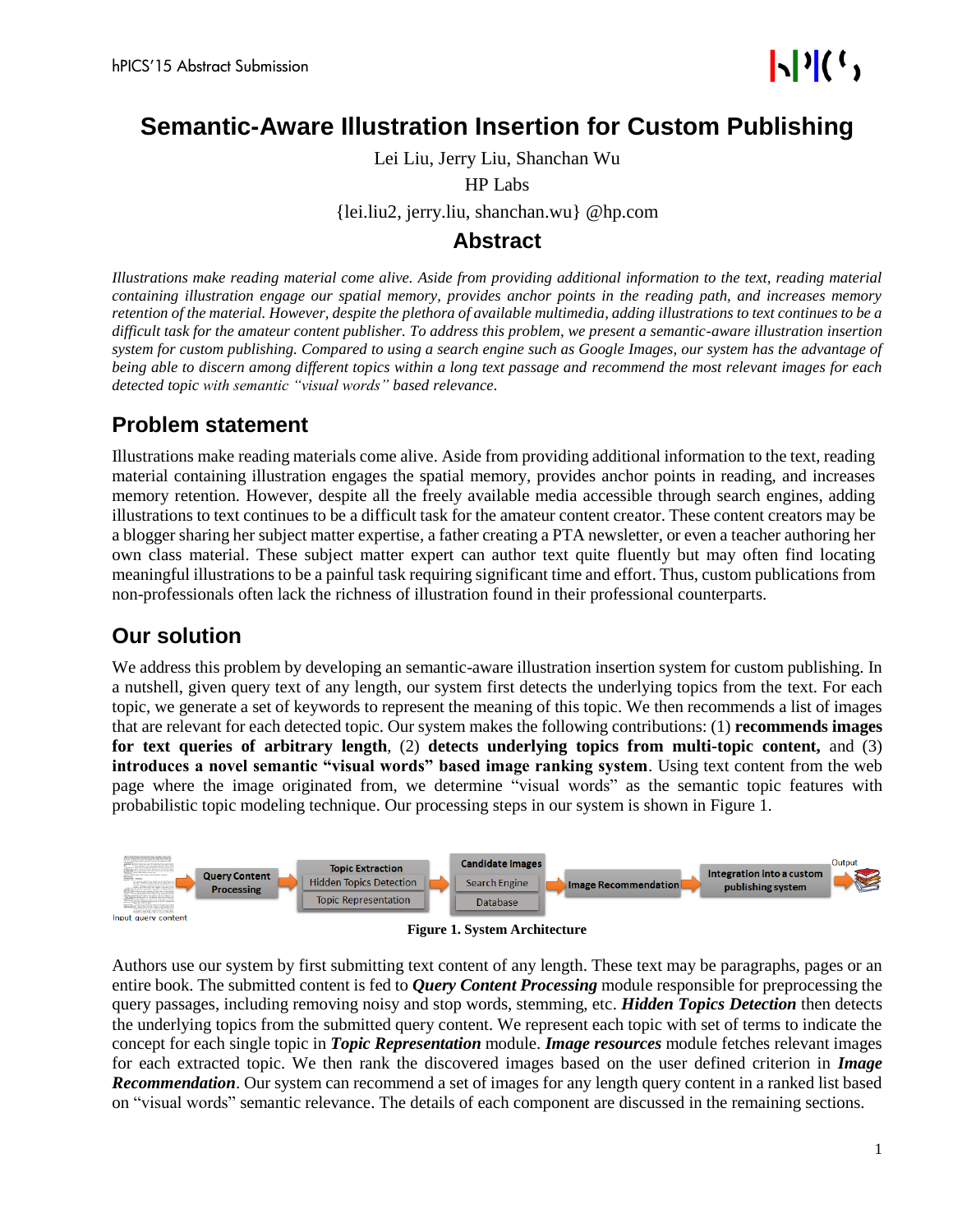# $\mathbf{E}[\mathbf{v}](\mathbf{v})$

#### **Hidden Topics Detection & Representation**

Given a text passage as a query, we utilize topic models to discover the abstract topics that underlying the query. Intuitively, provided that a selected passage is about one or more topics, one expects particular words to appear in

each topic more or less frequently. After generating the topics, each topic is represented by a set of words that frequently occur together. Examples of topic models include probabilistic latent semantic indexing (PLSI)[5], Latent Dirichlet Allocation (LDA) [6], etc. We use LDA in experiment section of this paper for demonstration purpose. LDA is formally defined a joint distribution of the hidden and observed variables, where  $\beta_{1:k}$  is the topics and each  $\beta_k$  is a distribution over the vocabulary. The topic

$$
p(\beta_{1:K}, \theta_{1:D}, z_{1:D}, w_{1:D})
$$
  
= 
$$
\prod_{i=1}^{K} p(\beta_i) \prod_{d=1}^{D} p(\theta_d)
$$
  

$$
\left( \prod_{n=1}^{N} p(z_{d,n} | \theta_d) p(w_{d,n} | \beta_{1:K}, z_{d,n}) \right)
$$

proportions for the *d-th* document are  $\theta_{d}$ , where  $\theta_{d,k}$  is the topic proportion for topic *k* in document *d*. The topic assignments for the *d-th* document are  $z_d$ , where  $z_{dn}$  is the topic assignment for the *n-th* word in document *d*. Finally, the observed words for document *d* are  $w_d$ , where  $w_{dn}$  is the nth word in document *d*, which is an element from the fixed vocabulary.

After detecting the topics from query content, we extract a small number of words, usually five, with highest probability score in  $\beta_k$  to represent the concept of each detected topic.

**Candidate Images:** Each topic found from the previous step is provided to the Candidate Images Module, which searches for the top *K* (*K=40* default value)most relevant images with five topic representation words as query from either search engine or image database. The output of this module is a set of *K* most relevant images, with one for each topic. For each candidate image, we extract image URLs, original URL where the image orginated, content from the source webpage, and image size and resolution (height and width).

**Image Recommendation:** Candidate images can be recommended based on the semantic "visual words" based relevance between query content and content of original page containing the candidate images. This factor is critical to provide a precise image to satisfy user needs. For example, if a passage from the article discusses "*Explain why fireworks different colors with the knowledge of fireworks chemistry?*", then the image in Figure 2 is more appropriate than Figure 3, a general chemistry book cover.







To perform content based image recommendation, we generate semantic topic features and rerank the candidate iamges based on the content relevance score. More details of topic based content relevance measurement can be accessed in two filed invention disclosures[2][3]. As a post processing step, our system allows user to specify preferences and filtering out the images that fail to fit her requirements. For example, if a user prefers higher resolution images, we can first reranking the top K candidate images based on "visual words" semantic topic features and then remove images that resolution fail to meet the requirement.

**Integration into a Custom Publishing System:** We provide a user-friendly and intuitive interaction experience for integrating this recommendation solution into a custom publishing service. An author selects a block of text from the edited content and initiates the image insertion process. The service then displays a gallery of multiple images recommended through the techniques described here. The author can selects one or more images to be inserted into the publication. This insertion position can be the beginning of the text passage or the end of the selected passage. The editor can resize and move the images to other positions in the publication if necessary. Our system also supports completely automated image insertion from recommendation where the system scans the